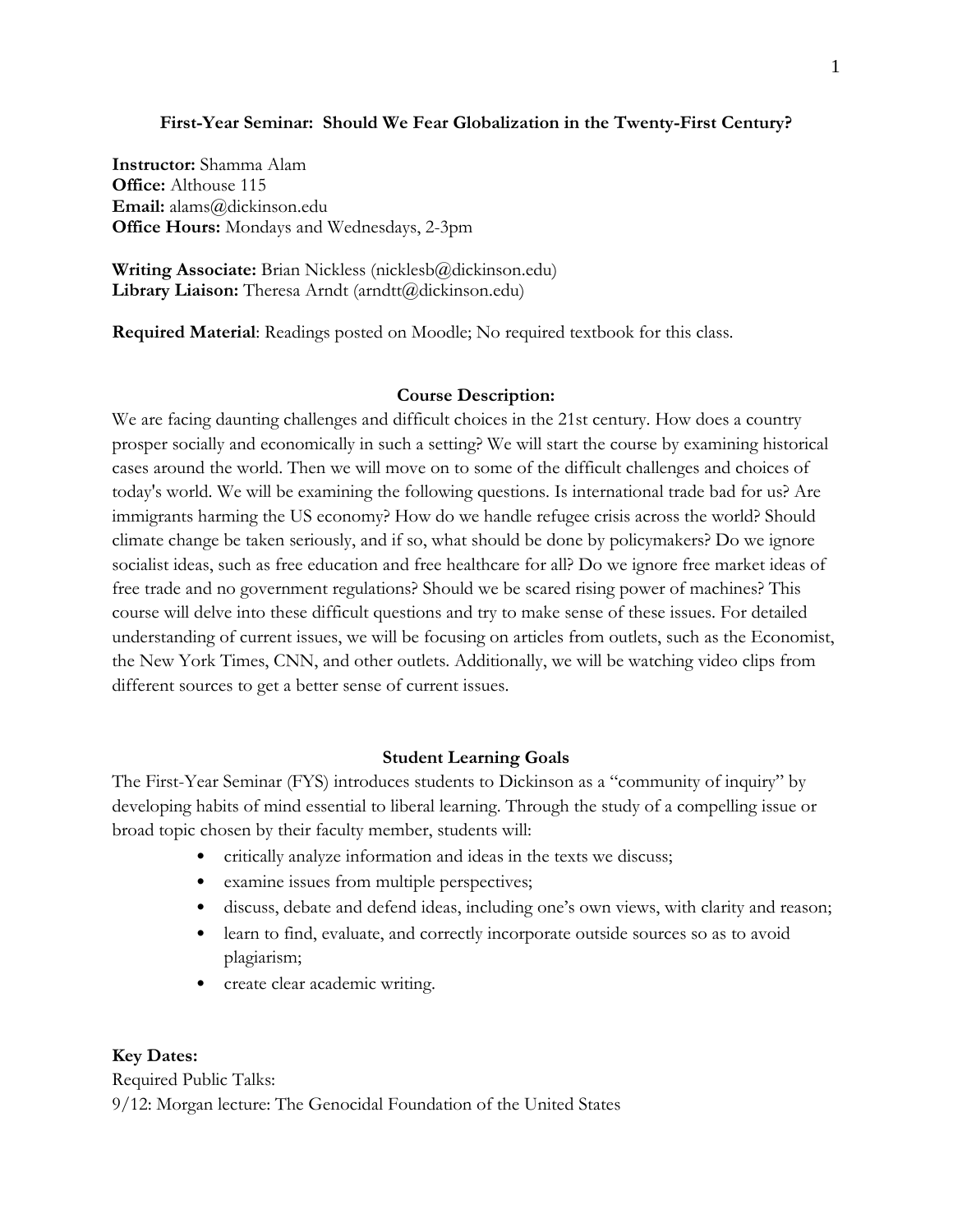9/26: Priestley Lecture: The Good News on Energy, Environment and our Future: 11/2: Clarke Forum Lecture: The Vaccine-Autism Controversy 11/9: Clarke Forum Lecture: The Shadow of "Fake News"

Research paper related dates:

10/18: Research paper topic and annotated bibliography due

11/8: Submission of first draft of research paper

12/1: Submission of final research paper

### **Grading:**

Attendance and Participation during Lecture – 30% Writing Assignments (Weekly) – 24% Information Literacy Assignment – 3% Annotated bibliography – 2% Podcast/video  $-4\%$ First Draft of Paper – 5% Final Draft of Paper – 25% Individual Presentation – 5% Participation during Student Presentations – 2%

Evaluation Policies for Writing Assignments

In general, I will evaluate your writing by considering how well you have achieved the following goals (developed by the Writing Program):

- 1. The author crafts an introduction that identifies a question, frames the question, and states a thesis.
- 2. The author organizes the writing, demonstrates a progression of ideas, and maintains a consistent focus or thread.
- 3. The author contextualizes the question and supports it with evidence.
- 4. The author sustains analytical inquiry throughout the assignment.
- 5. The author effectively incorporates relevant outside information.
- 6. The author engages the intended audience with a consistent, distinctive voice appropriate to the task.
- 7. The author adheres to appropriate standards for language use.
- 8. The author conforms to appropriate formats for citation of source material.

#### Paper

Your paper will go through the invention, drafting, feedback, and revising process. The process of revision and the ultimate success of the paper depend upon a thoughtful first draft as well as a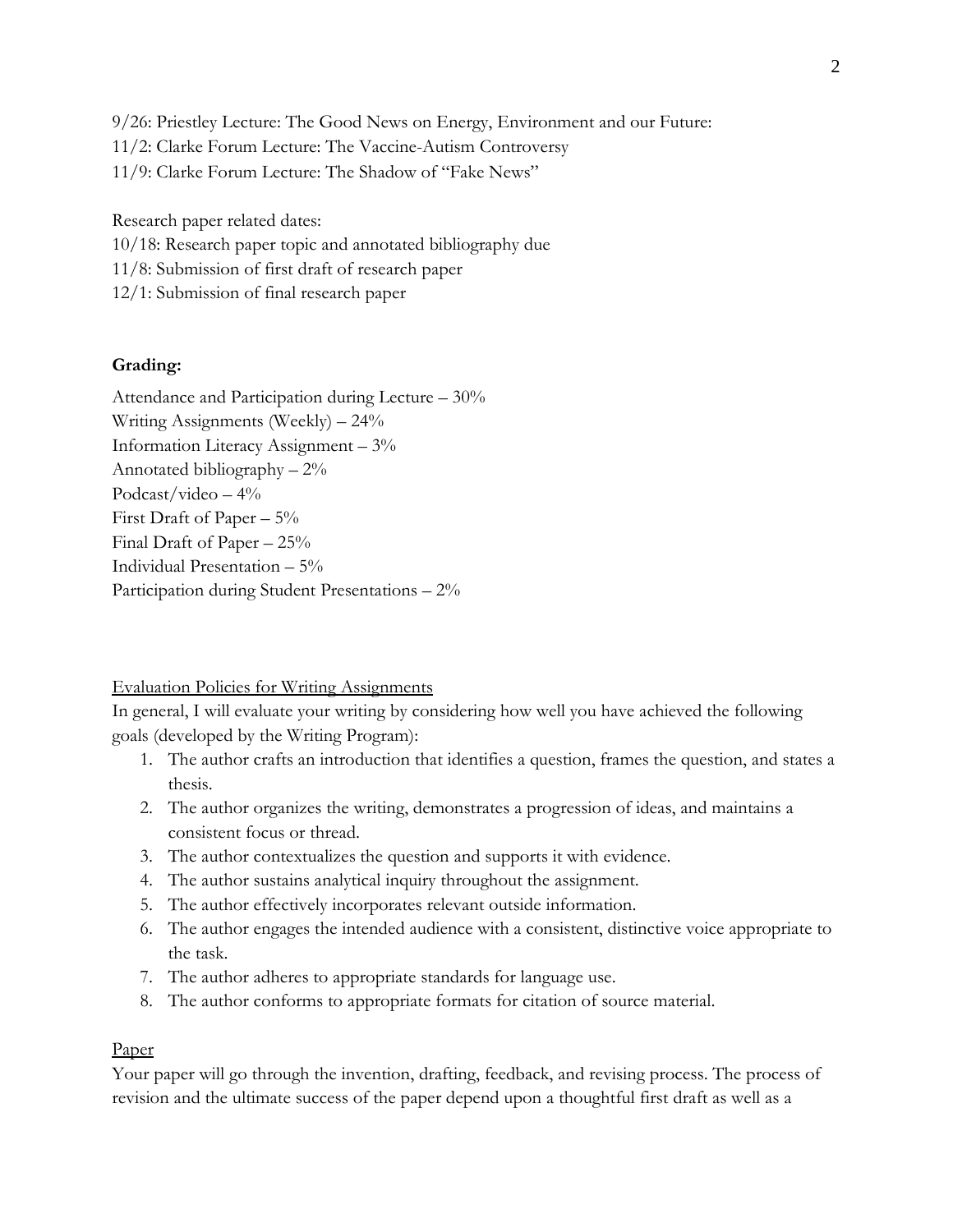polished final draft. For each paper, you will have ample time for writing the first version and for revising after receiving feedback on the draft. All papers (first and final versions) must be wordprocessed and meet standard format practices: double-spaced; 12 point Times New Roman font, pages numbered in the right hand corner, title and name on first page, date of submission. Throughout the paper, the citations and documentation style should be consistent. Late papers will be penalized one full letter grade.

# Attendance

Regular attendance and conscientious preparation for class are assumed and expected. Preparation, attendance, and participation are crucial to this course and your success in it. Your participation grade will be calculated based on the following criteria:

- You come to class having done the day's reading.
- You prompt discussion and/or respond to your peers.
- You enter the conversation without dominating or silencing others.
- You offer more than just personal opinion or anecdote that is, you root your comments in the text we are discussing. (In other words, people who try to comment on things they have not read will lose points.)
- You attend peer review sessions with a complete rough draft.
- You work collaboratively with people to achieve learning goals when you are placed in a small group.
- You are present and engaged in every class. Therefore, you take care of your needs before you come to class. You will lose all of your participation points if you make a regular habit of excusing yourself in the middle of class to take a phone call or to use the restroom.

# Research Paper Presentations:

Presentation skills and being able to articulate clearly and convincingly are important sought-after skills necessary for jobs nowadays. Presentations will thus help you develop those skills.

To help develop their research paper, students will get the chance to present their work in class. This will give them the opportunity to get feedback from the instructor and their peers to improve the paper. A part of this presentation evaluation will be done by the audience (other students in class) in the class, which means students will have to adequately convince the audience of the arguments.

# Participation during Student Presentations:

To help your peers develop their paper, you will be critiquing the work of your peer. You will be providing valuable comments about your peer's research through the discussion of his/her work. You should raise questions and provide constructive comments on other students' research presentations. Additionally, you are expected to provide feedback by writing a couple of sentences on how the presenter may possibly improve his/her research.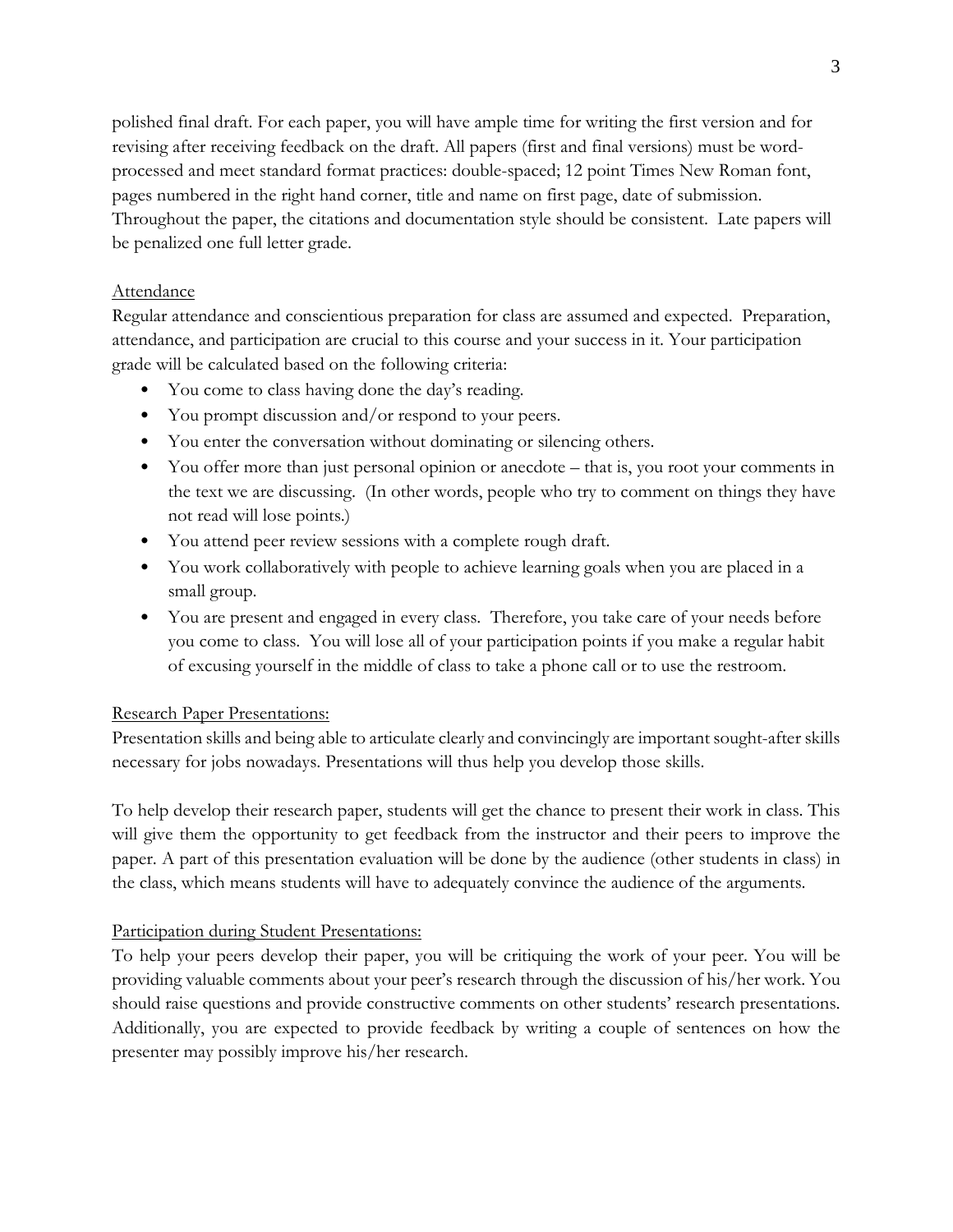## **Few Ground Rules:**

- 1. Family and medical emergencies, and conflicts with university-recognized extra-curricular activities, are the **only** reasons to request that work be rescheduled
- 2. Please arrive on time. If you must leave early, please let me know before class begins.
- 3. Please turn cell phones off before class. And **no texting**, please!
- 4. Please do not use laptops, tablets, smartphones, or any other electronic communication devices in class please.
- 5. Neatness counts: Assignments that are disorganized, illegible, sloppy, or in otherwise unacceptable condition will not be accepted

# **What Is Required of You**

# Readings/Preparation

You should complete all readings in advance of the class in which they will be discussed. You should also complete the tasks from the Course Schedule that are listed in the column labeled "What to prepare for class today." You will want to reference this column every day so that you know what is expected of you at each class.

In order for our meetings to be successful, it will be important for you to do the following: (taken from the book, *Peer Instruction for Astronomy*, by Paul J. Green, p. 29)

- 1. READ. Come to class prepared to discuss the material.
- 2. RISK. Be open with your opinions and your questions. Listen to and encourage everyone's ideas so they can take risks too.
- 3. RELAX. Don't take criticism of your own ideas personally. Change your mind when the evidence shows that you should.
- 4. RESPECT. Act toward your peers as you would have them act towards you. Be civil. Be charitable.
- 5. REASON. Play the skeptic, but be critical of reasoning, ideas, and data -- not of people.
- 6. RESTATE. Try to paraphrase another's explanation in a way that makes sense. Focus on coming to the best possible answer.

Plagiarism and other forms of academic dishonesty will not be tolerated. Consistent with Dickinson College's Community Standards, cheating of any kind may lead to disciplinary action, which often includes failing the course. Submission of someone else's written work or using sources without proper credit is unacceptable. Enrollment at Dickinson represents a commitment to abide by the College's principles of academic integrity. Please read Dickinson's plagiarism and academic integrity policy, available at:

[http://lis.dickinson.edu/library/documents/Academic\\_Integrity\\_Info.pdf](http://lis.dickinson.edu/library/documents/Academic_Integrity_Info.pdf)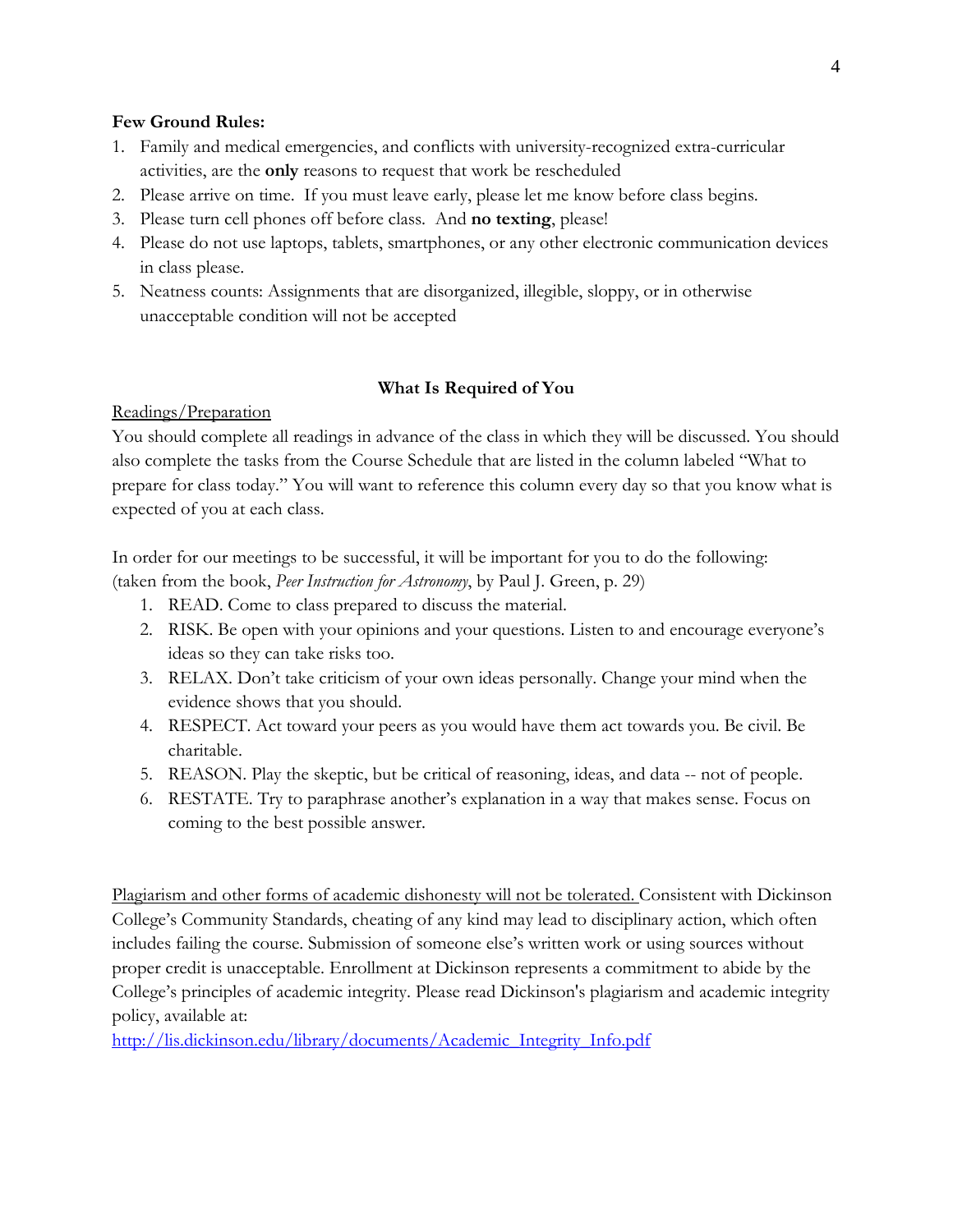All incoming Dickinson students are required to complete the Academic Integrity Tutorial posted on Moodle by **(insert date).** Students who do not complete this tutorial will not be able to request spring classes during the registration period in October.

All questions must be completed to get credit for the tutorial.

Instructions:

- Log on to Moodle through Gateway.
- Select the course entitled "Academic Integrity Tutorial 2017."
- Click on the link to the tutorial "Join the Conversation: Work Honestly and Use Information Responsibly."
- Follow the instructions carefully.

### **Resources for You**

### The Writing Center

Writers of all levels and abilities need feedback in order to develop their ideas and grow as writers. In our course, we have a dedicated Writing Associate, **Brian Nickless,** who is able to provide this kind of feedback. However, for other courses, or if you would like additional help in this course, Dickinson's trained writing tutors can help you generate ideas, begin drafting, revise a rough draft, figure out your professor's preferred documentation style, understand and respond to professor feedback, edit your writing – among other things. You can walk in or call and make an appointment at (717) 245-1620 (or 245-1767 for foreign language writing). For more information about hours and procedures, visit the web: [http://www.dickinson.edu/academics/resources/writing](http://www.dickinson.edu/academics/resources/writing-program/content/Writing-Center/)[program/content/Writing-Center/](http://www.dickinson.edu/academics/resources/writing-program/content/Writing-Center/)

#### Reference Librarians

The library employs several reference librarians, trained professionals who help library users find information. Whether it be for this course or any other, you need never become frustrated by your research. Instead, you can ask a reference librarian to help you find sources related to your topic. They can help you find information (books, articles and more), choose the most relevant databases, improve your research strategy, critically evaluate information, and cite sources properly**.** The reference librarian on duty has a little red flag hanging from the top of the door.

## **Accommodating Students with Disabilities**

Dickinson College makes reasonable academic accommodations for students with documented disabilities. Students requesting accommodations must make their request and provide appropriate documentation to the Office of Disability Services (ODS) in Dana Hall, Suite 106. Because classes change every semester, eligible students must obtain a new accommodation letter from Director Marni Jones every semester and review this letter with their professors so the accommodations can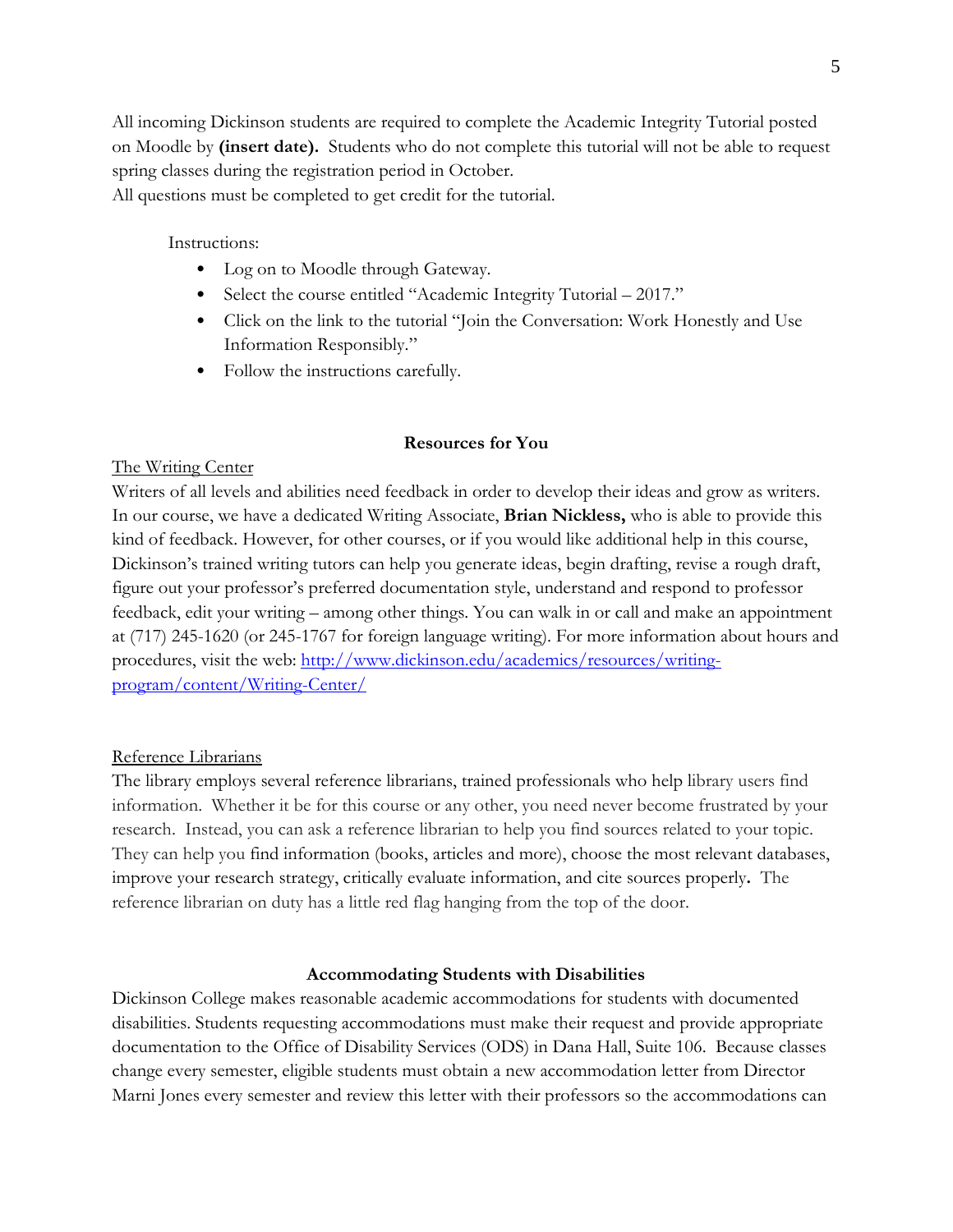be implemented. The Director of ODS is available by appointment to answer questions and discuss any implementation issues you may have. ODS proctoring is managed by Susan Frommer (717-254 8107 or [proctoring@dickinson.edu\)](mailto:proctoring@dickinson.edu). Address general inquiries to 717-245-1734 or email [disabilityservices@dickinson.edu.](mailto:disabilityservices@dickinson.edu) For more information, go to [www.dickinson.edu/ODS.](http://www.dickinson.edu/ODS)

#### **Tentative class schedule:**

#### 8/24: Introductions

- 8/26: Why Nations Fail: The Origins of Power, Prosperity and Poverty Daren Acemoglu  *Reading: Chapters 1-6, 8 (pg 230 – 234), and 9*
- 8/28: Why Nations Fail: The Origins of Power, Prosperity and Poverty Daren Acemoglu  *Reading: Chapters 1-6, 8 (pg 230 – 234), and 9*
- 8/30: Understanding Water, Food, and Energy Nexus *Reading: (i) Water Security: The Water-Food-Energy-Climate Nexus; (ii) Buying farmland aborad: Outsourcing's third wave.*
- 9/1: Understanding the alternate worlds that lie in the future *Reading: NIC Alternative Futures 2030*
- 9/4: Outsourcing, Offshoring, Technology Boom, and US wage stagnation  *Reading: (i) Outsourcing and Offshoring; (ii) Third Great Wave*
- 9/6: (i) Technology Boom, and US wage stagnation (continued); (ii) Deindustrialization in Africa *Reading: (i) Minimum wages: A reckless wager; (ii) Industrialization in Africa*
- 9/8: Understanding the cross-section of population and sustainability issues  *Thomas Friedman: Hot, Flat, and Crowded*
- 9/11: Class with librarian Theresa Arndt: Introduction to library resources Archives classroom, Library lower level
- 9/12: Morgan lecture: The Genocidal Foundation of the United States ATS auditorium, 7pm:<http://clarke.dickinson.edu/roxanne-dunbar-ortiz/>
- 9/13: President Trump and jobs
- 9/15: Understanding sustainability at Dickinson; Visiting sustainability initiatives on campus
- 9/18: Legal and illegal immigration
- 9/20: Understanding inequality in the U.S.
- 9/22: Understanding inequality in the U.S.
- 9/25: Understanding inequality in the U.S; Wage stagnation and deflation; Corporate taxes *Reading: Reading: (i) Growth in America: Careful Now; (ii) Deflation: Feeling down.*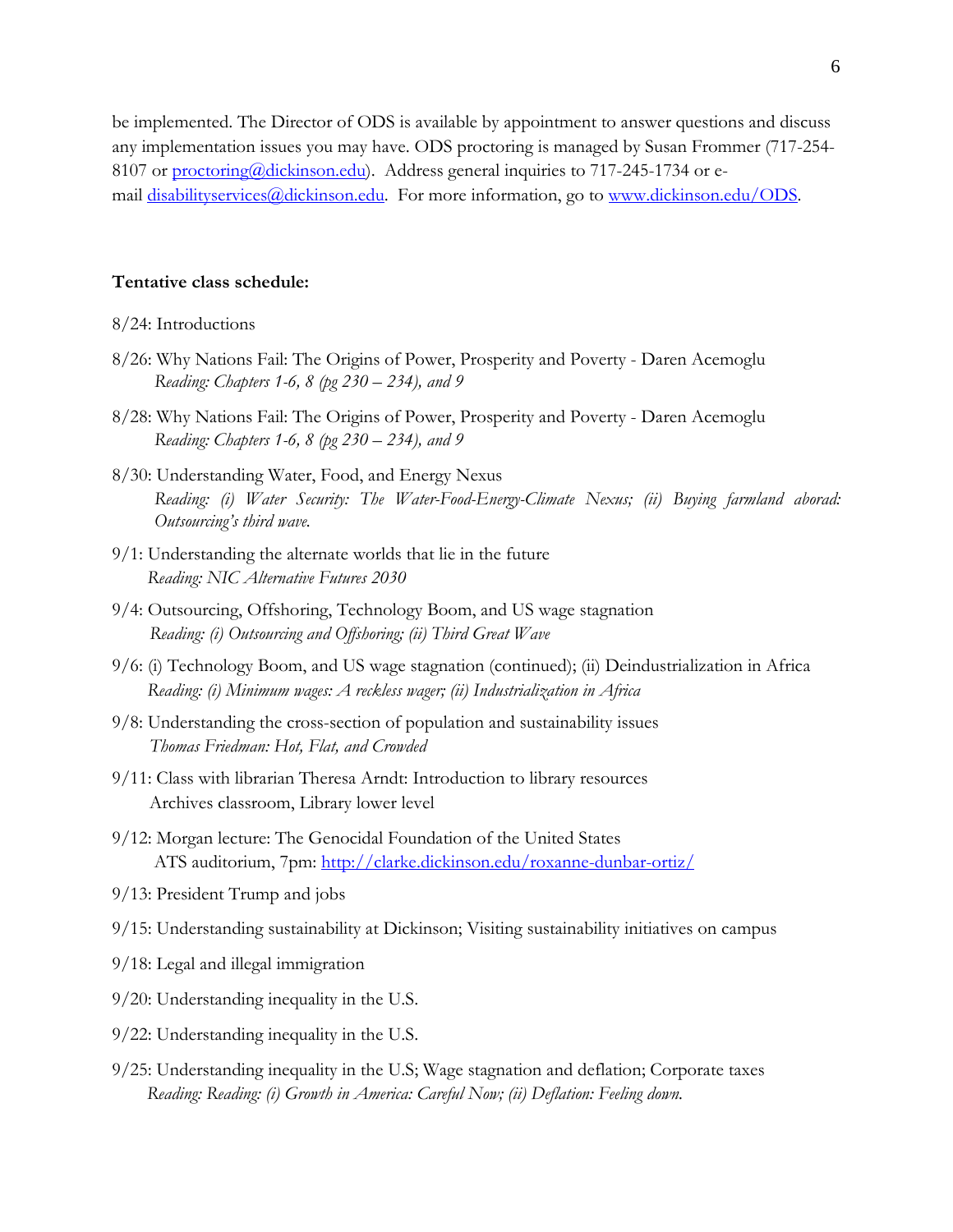*(iii) Corporate taxation: New rules, same old paradigm (focus on first three pages)*

- 9/26: Priestley Lecture: The Good News on Energy, Environment and our Future: ATS auditorium, 7pm: <http://clarke.dickinson.edu/richard-alley/>
- 9/27: Class discussion on lecture
- 9/29: Understanding climate change: "Before the Flood"
- 10/2: Understanding climate change: "Before the Flood"

 Readings: (i) Science: How much is the world worth?; (ii) NYT: How much is the nature worth?

- 10/4: Climate change policies; Talk about research topic
- 10/6: Day of caring
- 10/9: Where to invade next?
- 10/11: Discussion of "Where to invade next?"
- 10/13: Class with librarian Theresa Arndt: Work on preliminary research topic Library classroom 1, Library lower level
- 10/16: Mid-Term Pause: No class
- 10/18: Where to invade next?; Research topic due
- 10/20: Discussion of "Where to invade next?"
- 10/23: Syrian war and refugee crisis; WA visiting class
- 10/25: Islam and terrorism
- 10/27: Understanding the causes of the Great Recession
- 10/30: Understanding the causes of the Great Recession
- 11/1: Working on draft
- 11/2: Clarke Forum Lecture: The Vaccine-Autism Controversy ATS auditorium, 7pm:<http://clarke.dickinson.edu/paul-offit/>
- 11/3: Class discussion on lecture
- 11/6: Class with librarian Theresa Arndt, identifying "fake news" and evaluating sources Library classroom 1, Library lower level
- 11/8: TBD; Email submission of draft
- 11/9: Clarke Forum Lecture: The Shadow of "Fake News" ATS auditorium, 7pm:<http://clarke.dickinson.edu/jonathan-albright/>
- 11/10: Discussion of fake news; Individual Presentations